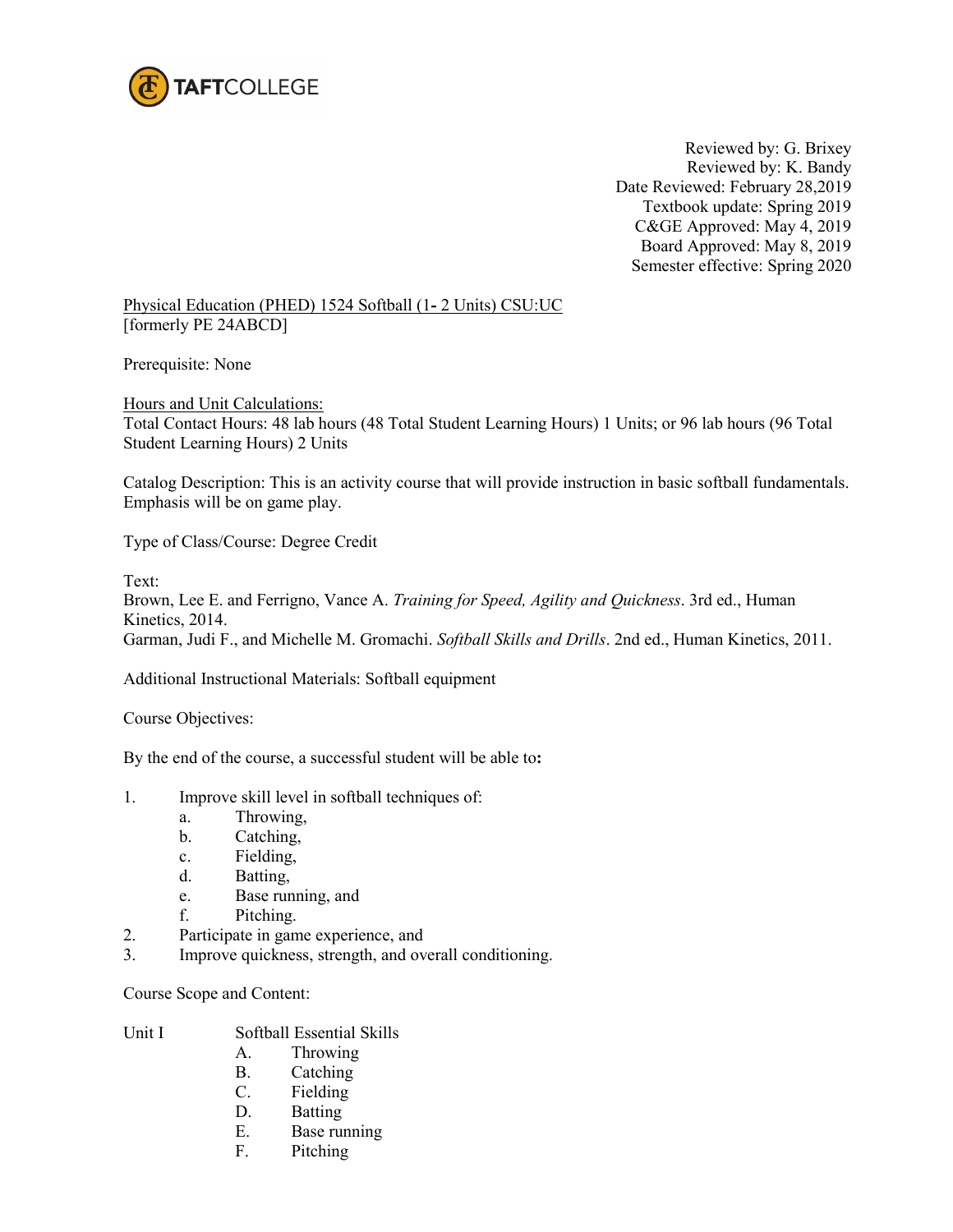

| Unit II  | Conditioning               |                          |  |
|----------|----------------------------|--------------------------|--|
|          |                            | A. Quickness             |  |
|          | B.                         | Strength                 |  |
|          |                            | C. Cardiovascular        |  |
|          |                            | D. Stamina               |  |
|          |                            |                          |  |
| Unit III | Offense                    |                          |  |
|          | A.                         | <b>Bunting</b>           |  |
|          | B.                         | Hitting                  |  |
|          | $C_{\cdot}$                | Base running             |  |
|          |                            |                          |  |
| Unit IV  | Defense                    |                          |  |
|          |                            | A. Throwing              |  |
|          | B.                         | Catching                 |  |
|          | $C_{\cdot}$                | Fielding                 |  |
|          |                            |                          |  |
| Unit V   | Basic Rules of the Game    |                          |  |
|          | A.                         | <b>Offense Rules</b>     |  |
|          | <b>B</b> .                 | Defense Rules            |  |
|          | $C_{\cdot}$                | Sportsmanship and Ethics |  |
| Unit VI  | <b>Basic Team Strategy</b> |                          |  |
|          | A.                         | Offensive Signs          |  |
|          | <b>B</b> .                 | Defensive Signs          |  |
|          | $C_{\cdot}$                | Scouting                 |  |
|          |                            |                          |  |

Learning Activities Required Outside of Class:

The students in this class will spend a minimum of 1 hour per week outside of the regular class time doing the following:

- 1. Working on individual skills,<br>2. Keeping a notebook using cla
- Keeping a notebook using class materials,
- 3. Studying Multimedia presentations, and<br>4. Reading of the textbook.
- Reading of the textbook.

Methods of Instruction:

- 1. Practice of:
	- a. Individual skills and
	- b. Game
- 2. Demonstration,
- 3. Oral Instruction, and 4. Multimedia.
- Multimedia.

Methods of Evaluation:

- 1. Skill demonstrations, including:
	- a. Class performance and
	- b. Intersquad games.